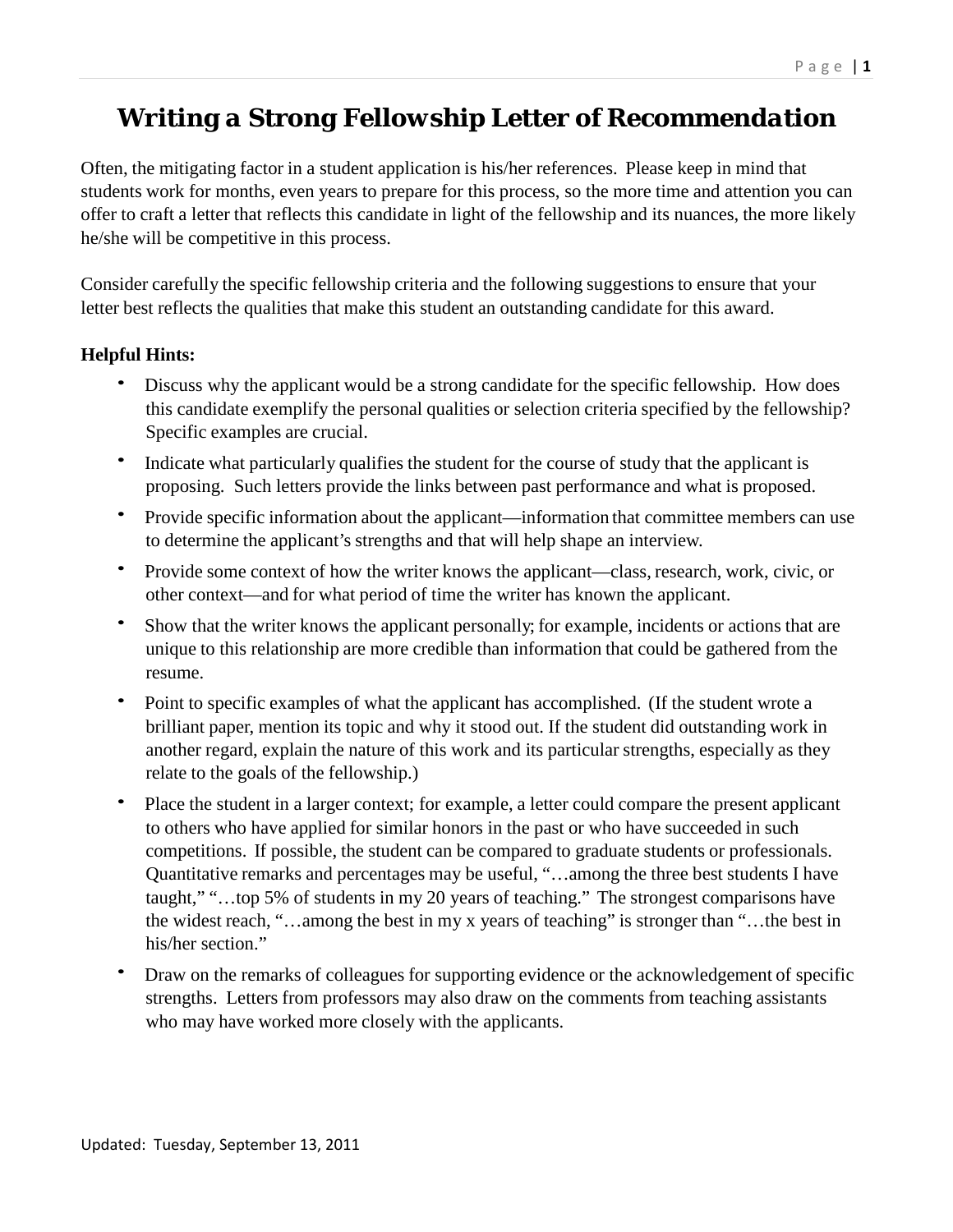**Not So Helpful:** (Letters with any of these qualities will all but eliminate a student from competition):

- Letters that are too short fail to provide specific examples, or instances of points mentioned.
- ∙ Generic letters or letters for another purpose sent without regard to the specific fellowship, course of study, or project proposed.
- Letters that merely summarize information available elsewhere in the application or that only present the student's grade or rank in a class.
- Letters that focus too much on the context of how the writer knows the applicant (descriptions of the course or its approaches) and not sufficiently on the student and his or her accomplishments.
- Letters that consist largely of unsupported praise. Kind words that do not give committees a strong sense of how applicants have distinguished themselves are not helpful.
- Letters that damn with faint praise. It is not helpful to say that a student did what might be expected (completed all the reading assignments) or that point to qualities (punctuality and enthusiasm) not germane to the fellowship.
- Letters that focus on experiences that happened quite a few years ago. Even letters from writers with long standing relationships with the applicant need to be as current and forward-looking as possible.
- Letters that may be read as implying criticism (beware of left-handed compliments) or whose criticisms might be taken to indicate stronger reservations than stated. Letters should be honest —and honest criticism, if generously presented, can enhance the force of a letter—but committees take critical comments very seriously. It is best to be cautious when making critical remarks and to avoid any sense of indirection.

### **Formatting Letters of Recommendation:**

- Address letters to the individual who chairs the fellowship committee, if that information is provided, or to the committee as a whole (Example: "Dear Marshall Scholarship Committee").
- Make sure the letter is dated and printed on department or other appropriate letterhead.
- Letters for major fellowships are usually 1 to 2 pages, single-spaced, or limited to a certain number of words.
- Close with your signature (in a color other than black to distinguish the original from copies) and your full title or titles (e.g., "Assistant Professor of Anthropology" rather than just "Assistant Professor").

### **Other Considerations:**

- You may want to ask your student whom else is writing for them and what the other writers are likely to say. You can then provide information in your letters that will complement what is being written by others, so that all the letters will provide a more comprehensive picture of each applicant.
- If you are called upon to write letters for two or more applicants for the same fellowship,